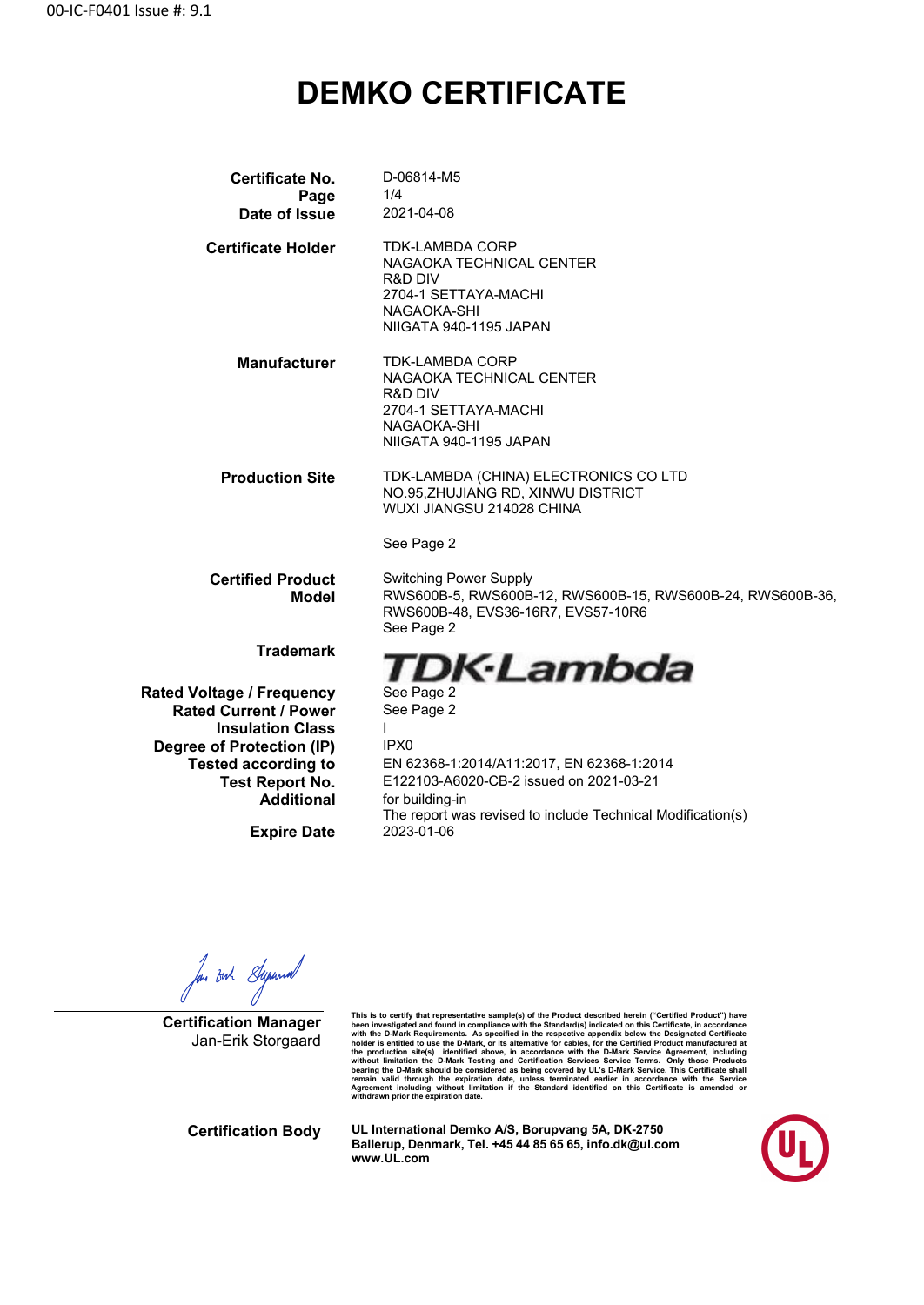# **Appendix DEMKO CERTIFICATE**

 **Certificate No.** D-06814-M5  **Page** 2/4  **Date of Issue** 2021-04-08

Model Details:

RWS600B-5, RWS600B-12, RWS600B-15, RWS600B-24, RWS600B-36, RWS600B-48, EVS36-16R7, EVS57-10R6 Maybe followed by optional suffix "abcdefg" (a is /, b is R, c is CO2, d is FG, e is FO, f is H, g is RF, HU, or HULNF, and "abcdefg" maybe blank. Note: "HULNF" for model RWS600B-24 only.).

RWS600B-24/650, RWS600B-24/H650

May have optional suffix "bcde" after "/" (b is R, c is CO2, d is FG, e is FO, and "bcde" maybe blank.)

Production Site: TDK-LAMBDA MALAYSIA SDN BHD PLO33 KAWASAN PERINDUSTRIAN SENAI 81400 SENAI JOHOR MALAYSIA

TDK-LAMBDA MALAYSIA SDN BHD LOT 2 & 3, BATU 9 3/4 KAWASAN PERINDUSTRIAN BANDAR BARU JAYA GADING 26070 KUANTAN PAHANG MALAYSIA

TDK-LAMBDA CORP 2704-1 SETTAYA-MACHI NAGAOKA-SHI NIIGATA-KEN 940-1195 JAPAN

SENDAN ELECTRONICS MFG CO LTD 1010 HABUSHIN NANTO-SHI TOYAMA-KEN 939-1756 JAPAN

ZHANGJIAGANG HUA YANG ELECTRONICS CO LTD NO.15 TONGXIN RD, ZHAOFENG ECONOMIC DEVELOPMENT ZONE, LEYU TOWN ZHANGJIAGANG JIANGSU 215622 CHINA

ALPS LOGISTICS FACILITIES CO LTD 593-1 NISHIOOHASHI TSUKUBA-SHI IBARAKI-KEN 305-0831 JAPAN

Ratings:

Input: 100-240 Vac, 50-60 Hz, 6.5 A (for Model RWS600B-5) and 7.0 A (for Models RWS600B-12, RWS600B-15, RWS600B-24, RWS600B-36, RWS600B-48, EVS36-16R7, EVS57-10R6) 7.0 A (for Models RWS600B-24/650, RWS600B-24/H650)

Additional Information:

This Certificate replaces earlier issued certificate No. D-06814-M4 due to:

- Revision of Technical data, Bobbin of Transformer (T1), PM-9820.

- Revision of Technical data, Alternate Bobbin of Transformer (T1), PM-9750.

- Addition of Alternate Coating for Printed Wiring Board (PWB) (Option) (for models with suffix "CO2"), Humiseal, Div Of Chase Corp, Type 1B59LU.

- Addition of Alternate Coating for Printed Wiring Board (PWB) (Option) (for models with suffix "CO2").

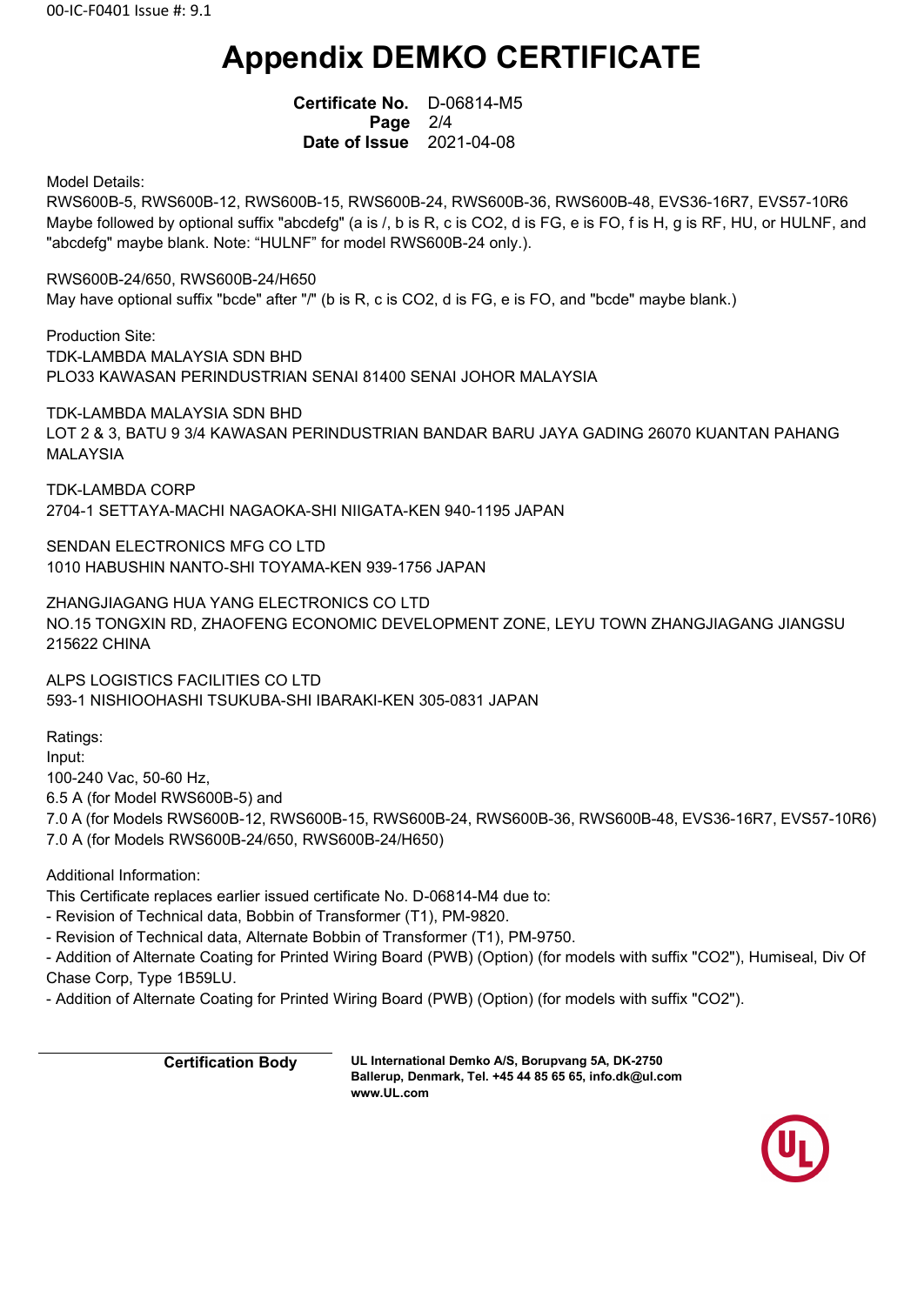## **Appendix DEMKO CERTIFICATE**

 **Certificate No.** D-06814-M5  **Page** 3/4  **Date of Issue** 2021-04-08

#### **Certification Mark D-Mark**

The D-Mark, as displayed below, shall appear on certified products only. Except as specified below the Mark shall be legible and no Minimum size is specified.



The size of the Mark may be reduced or enlarged on the condition that it remains readable and that the proportions of width and height are kept. The use of dark text for the D-Mark on light backgrounds and light text on dark backgrounds is permitted.

The D-Mark may appear on a label, nameplate, or may be cast, stamped or molded into the product. When appearing on a label or nameplate, the Manufacturer's name or trademark along with a model number are also required on that same label or nameplate. If cast, stamped or molded, the Certificate Manufacturer's name or trademark and model number shall also appear elsewhere on the product

When putting the product on the EU market, the manufacturer's name, trademark or mark of origin must be affixed in a clearly visible location and position on the product, on the package and in the user manual. It can be affixed by label, be directly imprinted, or cast or molded into the product.

Where the size of the product does not allow the Mark, the manufacturer's name, trademark, mark of origin and model number to be legible, and appearance on a label is not desired, it is allowed to cast, stamp or mold the Mark into the product, in a size which is not visible to the naked eye, provided the legible Mark, the manufacturer's name, trademark or mark of origin and model number appears on the package and in the user manual